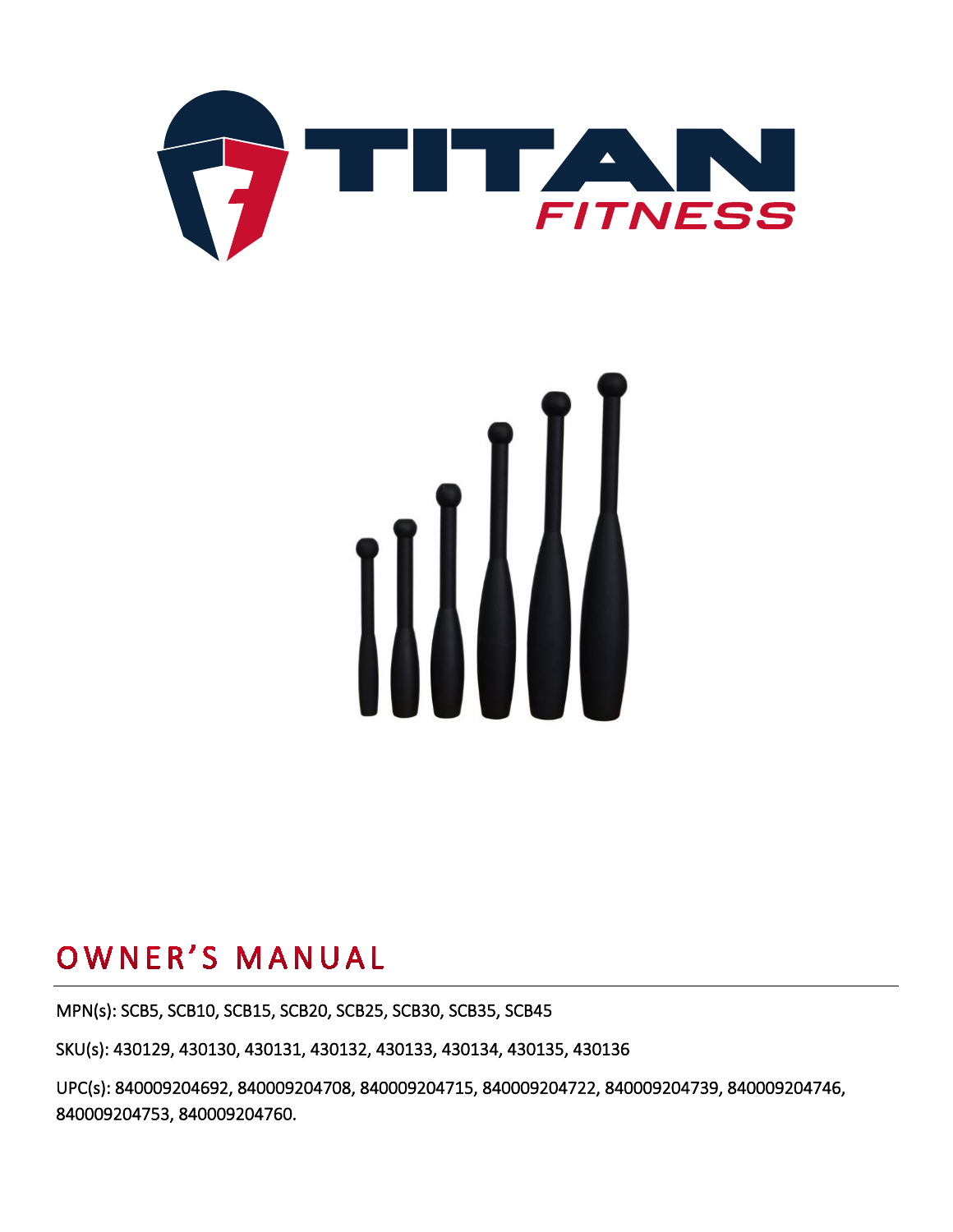### Types of Steel Clubs

- − Steel Club 5lb
- − Steel Club 10LB
- − Steel Club 15LB
- − Steel Club 20LB
- − Steel Club 25LB
- − Steel Club 30LB
- − Steel Club 35LB
- − Steel Club 45LB

### ASSEMBLY INSTRUCTIONS

− No Assembly Instructions Required.